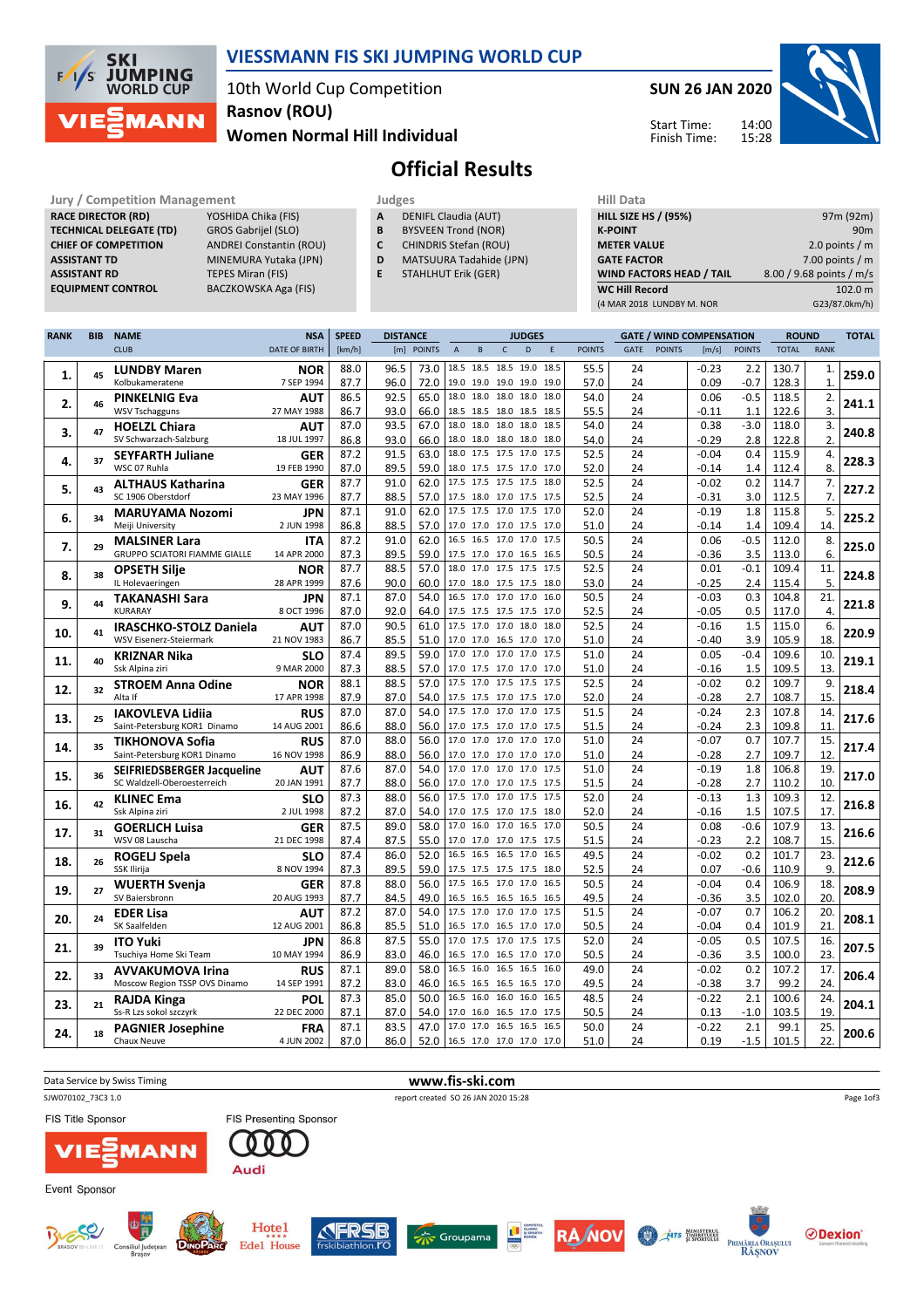

### VIESSMANN FIS SKI JUMPING WORLD CUP

10th World Cup Competition Rasnov (ROU)

Women Normal Hill Individual

SUN 26 JAN 2020



Start Time: Finish Time:

## Official Results

| <b>RANK</b> | <b>BIB</b> | <b>NAME</b>                         | <b>NSA</b>           | <b>SPEED</b> | <b>DISTANCE</b> |                                 | <b>JUDGES</b> |                          |  |    |  |               |             | <b>GATE / WIND COMPENSATION</b> |                       |               | <b>ROUND</b> |             | <b>TOTAL</b> |
|-------------|------------|-------------------------------------|----------------------|--------------|-----------------|---------------------------------|---------------|--------------------------|--|----|--|---------------|-------------|---------------------------------|-----------------------|---------------|--------------|-------------|--------------|
|             |            | <b>CLUB</b>                         | <b>DATE OF BIRTH</b> | [km/h]       |                 | [m] POINTS                      |               |                          |  | D. |  | <b>POINTS</b> | <b>GATE</b> | <b>POINTS</b>                   | $\lfloor m/s \rfloor$ | <b>POINTS</b> | <b>TOTAL</b> | <b>RANK</b> |              |
| 25.         |            | <b>SETO Yuka</b>                    | <b>JPN</b>           | 87.5         | 86.0            | 52.0   16.5 17.0 16.5 17.0 17.5 |               |                          |  |    |  | 50.5          | 24          |                                 | 0.07                  | $-0.6$        | 101.9        | 22.         | 196.9        |
|             |            | Hokkaido High-Tech Athlete Club     | 22 FEB 1997          | 87.4         | 84.0            | 48.0   16.5 16.0 16.0 16.0 16.0 |               |                          |  |    |  | 48.0          | 24          |                                 | 0.12                  | $-1.0$        | 95.0         | 28.         |              |
| 26.         |            | <b>FREITAG Selina</b>               | <b>GER</b>           | 87.5         | 83.0            | 46.0   16.5 16.5 16.5 16.5 16.5 |               |                          |  |    |  | 49.5          | 24          |                                 | $-0.13$               | 1.3           | 96.8         | 27.         | 195.7        |
|             |            | Sg Nickelhuette Aue                 | 19 MAY 2001          | 87.4         | 85.0            | 50.0                            |               | 17.0 16.5 16.5 16.0 16.5 |  |    |  | 49.5          | 24          |                                 | 0.07                  | $-0.6$        | 98.9         | 25.         |              |
| 27.         |            | <b>CLAIR Julia</b>                  | <b>FRA</b>           | 87.1         | 83.5            | 47.0 17.0 16.0 16.5 16.5 16.0   |               |                          |  |    |  | 49.0          | 24          |                                 | $-0.13$               | 1.3           | 97.3         | 26.         | 192.5        |
|             |            | Xonrupt                             | 20 MAR 1994          | 86.7         | 83.5            | 47.0 16.5 16.0 16.5 17.0 16.5   |               |                          |  |    |  | 49.5          | 24          |                                 | 0.16                  | $-1.3$        | 95.2         | 27.         |              |
| 28.         |            | <b>HARALAMBIE Daniela</b>           | <b>ROU</b>           | 87.0         | 81.0            | 42.0   16.5 16.0 16.5 16.5 16.0 |               |                          |  |    |  | 49.0          | 24          |                                 | $-0.34$               | 3.3           | 94.3         | 28.         | 192.4        |
|             |            | CS Dinamo Bucuresti-Centrul Sportiv | 14 AUG 1997          | 87.0         | 84.5            | 49.0 16.5 16.5 16.5 16.5 15.5   |               |                          |  |    |  | 49.5          | 24          |                                 | 0.05                  | $-0.4$        | 98.1         | 26.         |              |
| 29.         |            | <b>KOMAR Katra</b>                  | <b>SLO</b>           | 87.2         | 79.5            | 39.0   17.0 16.5 16.5 16.5 16.5 |               |                          |  |    |  | 49.5          | 24          |                                 | $-0.19$               | 1.8           | 90.3         | 30.         | 181.1        |
|             |            | Ssk Bohini                          | 16 MAY 2001          | 86.9         | 80.5            | 41.0   16.5 16.0 16.0 16.5 16.5 |               |                          |  |    |  | 49.0          | 24          |                                 | $-0.08$               | 0.8           | 90.8         | 29.         |              |
| 30.         |            | <b>REISCH Agnes</b>                 | <b>GER</b>           | 88.0         | 80.5            | 41.0   17.0 16.5 16.5 16.5 16.5 |               |                          |  |    |  | 49.5          | 24          |                                 | 0.00                  | 0.0           | 90.5         | 29.         | 175.8        |
|             |            | Wsv Isny                            | 11 OCT 1999          | 87.8         | 78.0            | 36.0 16.5 16.5 16.5 16.5 16.0   |               |                          |  |    |  | 49.5          | 24          |                                 | 0.03                  | $-0.2$        | 85.3         | 30.         |              |

|     | not qualified for final round |                                                                                               |                           |      |      |      |                          |  |  |      |    |         |     |      |     |      |
|-----|-------------------------------|-----------------------------------------------------------------------------------------------|---------------------------|------|------|------|--------------------------|--|--|------|----|---------|-----|------|-----|------|
| 31. |                               | <b>TWARDOSZ Anna</b><br>PKS Olimpijczyk Gilowice                                              | <b>POL</b><br>12 APR 2001 | 87.5 | 80.0 | 40.0 | 15.5 15.5 16.0 15.5 15.5 |  |  | 46.5 | 24 | $-0.22$ | 2.1 | 88.6 | 31. | 88.6 |
| 32. |                               | <b>MALSINER Manuela</b><br><b>GRUPPO SCIATORI FIAMME GIALLE</b>                               | <b>ITA</b><br>15 DEC 1997 | 87.0 | 79.0 | 38.0 | 16.0 16.0 16.0 16.0 16.0 |  |  | 48.0 | 24 | $-0.23$ | 2.2 | 88.2 | 32. | 88.2 |
| 33. |                               | LI Xueyao<br>Chinese Ski Association                                                          | <b>CHN</b><br>11 APR 1995 | 86.7 | 80.5 | 41.0 | 15.5 15.0 15.5 15.0 14.5 |  |  | 45.5 | 24 | $-0.16$ | 1.5 | 88.0 | 33. | 88.0 |
| 34. | 10                            | <b>VOROS Virag</b><br>Koszegi SE                                                              | <b>HUN</b><br>12 JUL 1999 | 87.0 | 79.0 | 38.0 | 16.0 16.0 15.0 15.5 15.5 |  |  | 47.0 | 24 | $-0.29$ | 2.8 | 87.8 | 34. | 87.8 |
| 35. |                               | <b>AVOCAT GROS Oceane</b><br><b>Annemasse ASPTT</b>                                           | <b>FRA</b><br>23 APR 1997 | 87.1 | 78.0 | 36.0 | 16.5 16.0 16.0 16.0 16.0 |  |  | 48.0 | 24 | $-0.17$ | 1.6 | 85.6 | 35. | 85.6 |
| 36. |                               | <b>ITA</b><br><b>RUNGGALDIER Elena</b><br><b>GRUPPO SCIATORI FIAMME GIALLE</b><br>10 JUL 1990 |                           | 86.7 | 76.5 | 33.0 | 16.0 16.5 16.0 16.0 16.5 |  |  | 48.5 | 24 | $-0.20$ | 1.9 | 83.4 | 36. | 83.4 |
| 36. | 14                            | <b>KYKKAENEN Julia</b><br><b>KL SkiJumping Team</b>                                           | <b>FIN</b><br>17 APR 1994 | 87.2 | 76.5 | 33.0 | 16.5 16.5 16.0 16.0 16.5 |  |  | 49.0 | 24 | $-0.14$ | 1.4 | 83.4 | 36. | 83.4 |
| 38. |                               | <b>PARK Guylim</b><br>Alpensia Resort                                                         | <b>KOR</b><br>27 FEB 1999 | 87.3 | 78.5 | 37.0 | 15.0 14.5 16.5 15.0 14.5 |  |  | 44.5 | 24 | $-0.18$ | 1.7 | 83.2 | 38. | 83.2 |
| 39. | 12                            | <b>MORAT Lucile</b><br>Courchevel                                                             | <b>FRA</b><br>15 JUN 2001 | 87.4 | 76.5 | 33.0 | 16.0 16.0 15.5 16.0 16.5 |  |  | 48.0 | 24 | $-0.22$ | 2.1 | 83.1 | 39. | 83.1 |
| 40. |                               | <b>FORSSTROEM Susanna</b><br>Lahti Ski club                                                   | <b>FIN</b><br>19 APR 1995 | 86.8 | 76.5 | 33.0 | 16.0 15.5 16.0 15.5 16.0 |  |  | 47.5 | 24 | $-0.19$ | 1.8 | 82.3 | 40. | 82.3 |